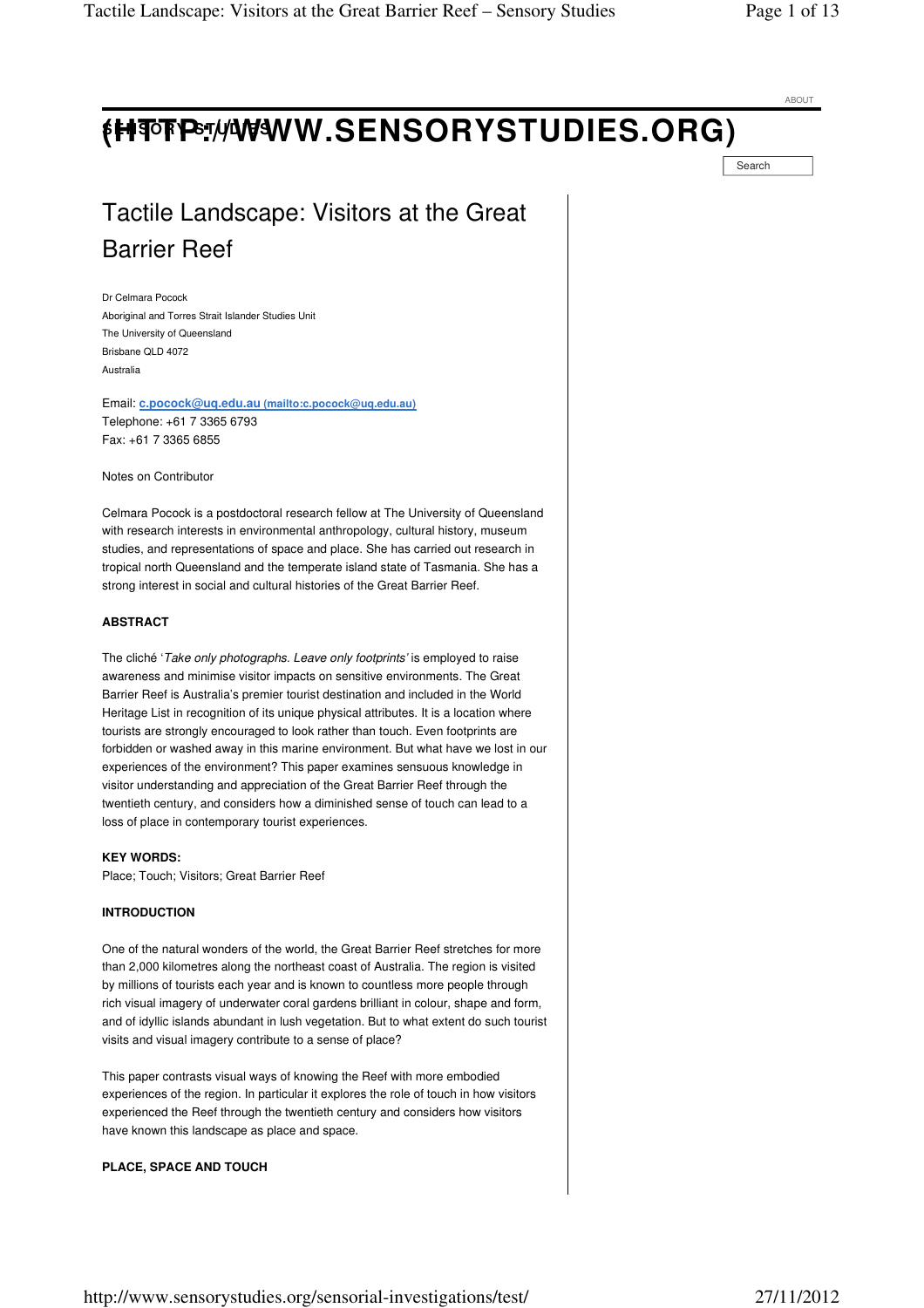| A useful way of distinguishing the concepts of space and place is to consider place    |  |
|----------------------------------------------------------------------------------------|--|
| a primary form of knowledge that originates in embodied experience (This follows       |  |
| Casey 1996, but see also Tuan 1997; Augé 1995; Ingold 2000).                           |  |
| (file:///C:/Documents%20and%20Settings/enduser/Local%                                  |  |
| 20Settings/Temp/WindowsLiveWriter-429641856/4965CD3DD6F3/index.htm# edn1) [1]          |  |
| Knowledge of place is thus built from the sensuous experiences of physical space       |  |
| and its contents through time. The accumulation of information about landscapes is     |  |
| derived from a fusion of human senses; sight, sound, taste, smell and touch,           |  |
| brought together through the orientation and movement of the human body. When          |  |
| such sensuous encounters are repeated or become an everyday experience, they           |  |
| produce a local knowledge of place. A local knowledge of place is therefore based      |  |
| in sensuous knowledge of space and constituted through habit (cf. Bourdieu 1977).      |  |
| Consequently knowledge of place is often a taken-for-granted form of knowledge,        |  |
| and one that may remain unrecognised until it is lost, or perhaps until it is restored |  |
| following a temporary loss. The habituated nature of local knowledge means that in     |  |
| many instances it becomes second-nature, and many sensuous experiences cease           |  |
| to provoke cognisant thought.                                                          |  |
|                                                                                        |  |
| Our sense of touch is perhaps the most immediate and bodily of all our senses,         |  |
| and arguably our most important. Tactile senses are strongly related to the body       |  |
| and are a central characteristic of animality, and it is suggested that the skin is    |  |
| more vital to physical survival than the other senses (Montagu 1971;                   |  |
| O'Shaughnessy 1989, 2003). In common speech we think of touch as those                 |  |
| deliberate acts of reaching out to feel a particular being, object or substance.       |  |
| Rodaway (1994) therefore argues that 'touch' implies a sensuousness limited to         |  |
| the extremities, particularly the fingers and hands. He suggests the term 'haptic      |  |
| sense' is a more inclusive term for the many senses taken in by our skin. For touch    |  |
| is not only constituted by deliberate acts of reaching out. Our sense of touch         |  |
| extends beyond the skin to a broader relationship between space and our bodies         |  |
| as a whole (O'Shaughnessy 1989, pp. 37-58). As a consequence our sense of              |  |
| touch contributes to a broader awareness of the environment and plays a                |  |
| significant role in orientation which is a central characteristic of place and         |  |
| landscape. Hence touch is an everyday experience that contributes to local             |  |
| knowledge of place. (file:///C:/Documents%20and%20Settings/enduser/Local%              |  |
| 20Settings/Temp/WindowsLiveWriter-429641856/4965CD3DD6F3/index.htm# edn2) [2]          |  |
| However, touch is enhanced and complemented by visual and auditory information         |  |
| and is often overlooked as an important contributor to our sense of place (Rodaway     |  |
| 1994). Because the sense of having a body and the haptic sense are integral to         |  |
| one another, touch (the haptic sense) tends to be the most taken-for-granted of our    |  |
| senses. All human senses inform one another, but touch is the most difficult to        |  |
| isolate from the others. (file:///C:/Documents%20and%20Settings/enduser/Local%         |  |
| 20Settings/Temp/WindowsLiveWriter-429641856/4965CD3DD6F3/index.htm# edn3) [3]          |  |
| We primarily notice our skin when it is damaged (Montagu 1971), and the sense of       |  |
| touch is most significant for those who cannot see, or even more evidently among       |  |
| those who are both blind and deaf (Montagu 1971; Hull 1990). Consequently it is        |  |
| frequently only extremes like rough and smooth; hot and cold; hard and soft; that      |  |
| are noticed by the fully-abled. It is these kinds of haptic sensations that are most   |  |
| frequently articulated by Reef visitors but other haptic encounters can be identified  |  |
| through sources such as photographs. (file:///C:/Documents%20and%                      |  |
| 20Settings/enduser/Local%20Settings/Temp/WindowsLiveWriter-                            |  |
| 429641856/4965CD3DD6F3/index.htm# edn4)[4]                                             |  |
|                                                                                        |  |
| <b>TOUCHING THE REEF</b>                                                               |  |
|                                                                                        |  |

A sense of place as a form of everyday knowledge stands in strong contrast with tourist experience(s) which are constructed around notions of difference. The traveller makes very self-conscious comparisons and observations that contrast home with away; like and unlike; familiar and unfamiliar. These differences are often preconceived and tame in comparison with the radical contrasts brought about by the experiences of migration, exile or other more permanent shifts of location (Tuan 1977). By definition tourists' visits are impermanent and frequently short-term encounters that do not allow for the evolution of habitual knowledge.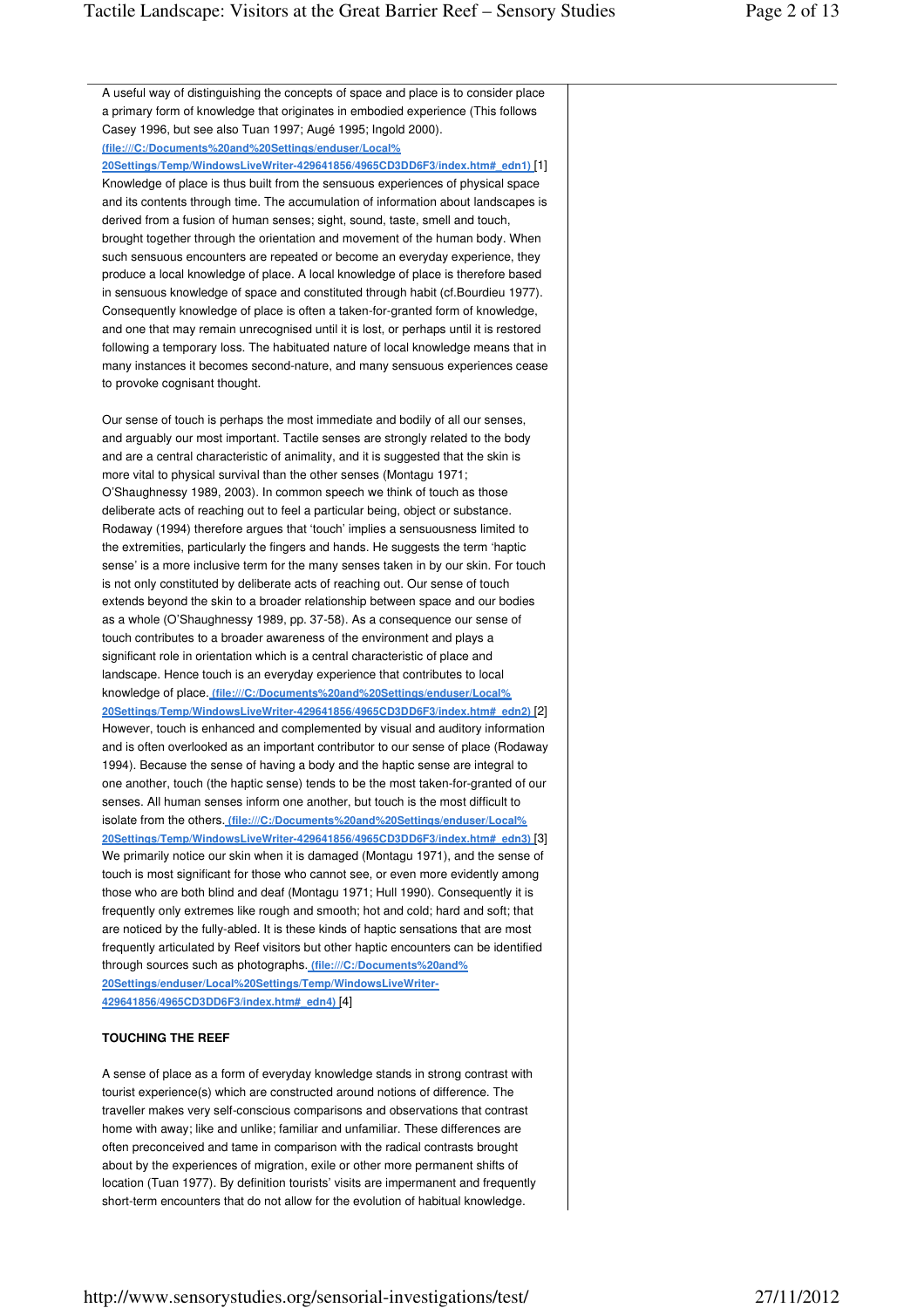And though senses such as smell, taste and sound contribute to the tourist's idea of being somewhere different, tourist experiences of space are primarily visual (Urry 1990, 1992, 1995). If we consider a definition of place to be a form of habituated knowledge acquired through long-term everyday experiences of a range of embodied senses, then it is questionable whether tourists can ever gain a sense of place.

This problematic is heightened in relation to the Great Barrier Reef, especially those celebrated parts of the underwater where terrestrial humans are out of place. In spite of an ever expanding range of technologies that allow people to dive the ocean depths, humans are not adapted to living permanently or even long-term underwater. Consequently tourist experiences are not constituted through everyday encounters with this environment. Tourist experiences of place are also limited by a bias towards visual quality and this is also heightened in the case of the Great Barrier Reef which is a landscape universally celebrated for its photogenic qualities – especially aerial vistas and coral gardens. **(file:///C:/Documents%20and% 20Settings/enduser/Local%20Settings/Temp/WindowsLiveWriter-429641856/4965CD3DD6F3/index.htm#\_edn5)** [5] This paper considers the effects of these technological developments in underwater access and photographic reproduction on tourists' experiences of touch and associated sense of place.

Rodaway identifies four kinds of haptic sense: global touch being a general multisensual exploration of the environment; reach as an active process of touch analogous to the everyday use of the term; extended touch being the haptic sense acquired through the extension of our sense through aids such as walking sticks; and lastly imagined touch which is based in memory and expectation. The first three of these might be understood as physically interactive haptic experiences which contribute to a sense of place through reciprocity between the body and its surrounding physical environment (Rodaway 1994). Visitor knowledge of the Great Barrier Reef is based, at least in part, on such haptic experiences.

## **Early 20th Century Reef experiences**

The way in which people experience the Reef has changed significantly since the beginning of the twentieth century, and is partly a reflection of the means by which people access the islands and reefs. These changes have had a particularly noticeable impact on haptic experiences.

Tourism emerged at the Reef as an adjunct to scientific expeditions in the early twentieth century, and experienced something of a heyday in the late 1920s and 1930s. Although there were a number of well-organised holiday expeditions, most notably those arranged by Mont Embury, there were few visitor facilities on the islands. Voyages and visits were lengthy in duration and visitors spent almost all their time outdoors, and slept in tents (Barr 1990; Pocock 2002b, 2003, 2004, 2006a, 2009). Their sensuous experiences were therefore direct and unmediated encounters with the native environments of the islands and the sea.

The skin is receptive to characteristics of climate, particularly the air, its movements, heat and humidity as it envelops the body. The Great Barrier Reef is broadly characterised as belonging to the tropics and most of the region enjoys a warm, dry winter (Dry Season) and a hot and humid summer (Wet Season). Tactile sensitivity is mediated by clothing and in the heat people tend to wear less of it, exposing more of their skin to the environment. But for early visitors convention often prevented the kind of scanty dress that is acceptable today. Visitors were usually fully-dressed, out of modesty and to avoid sunburn, and wore long dresses, shirts and trousers (Figure 1). This clothing provided a barrier between the body and the environment but also intensified the heat.

The warm weather was promoted as an attraction for holidaymakers in the cold wet winters of Melbourne and Sydney. However, many expeditions were scheduled for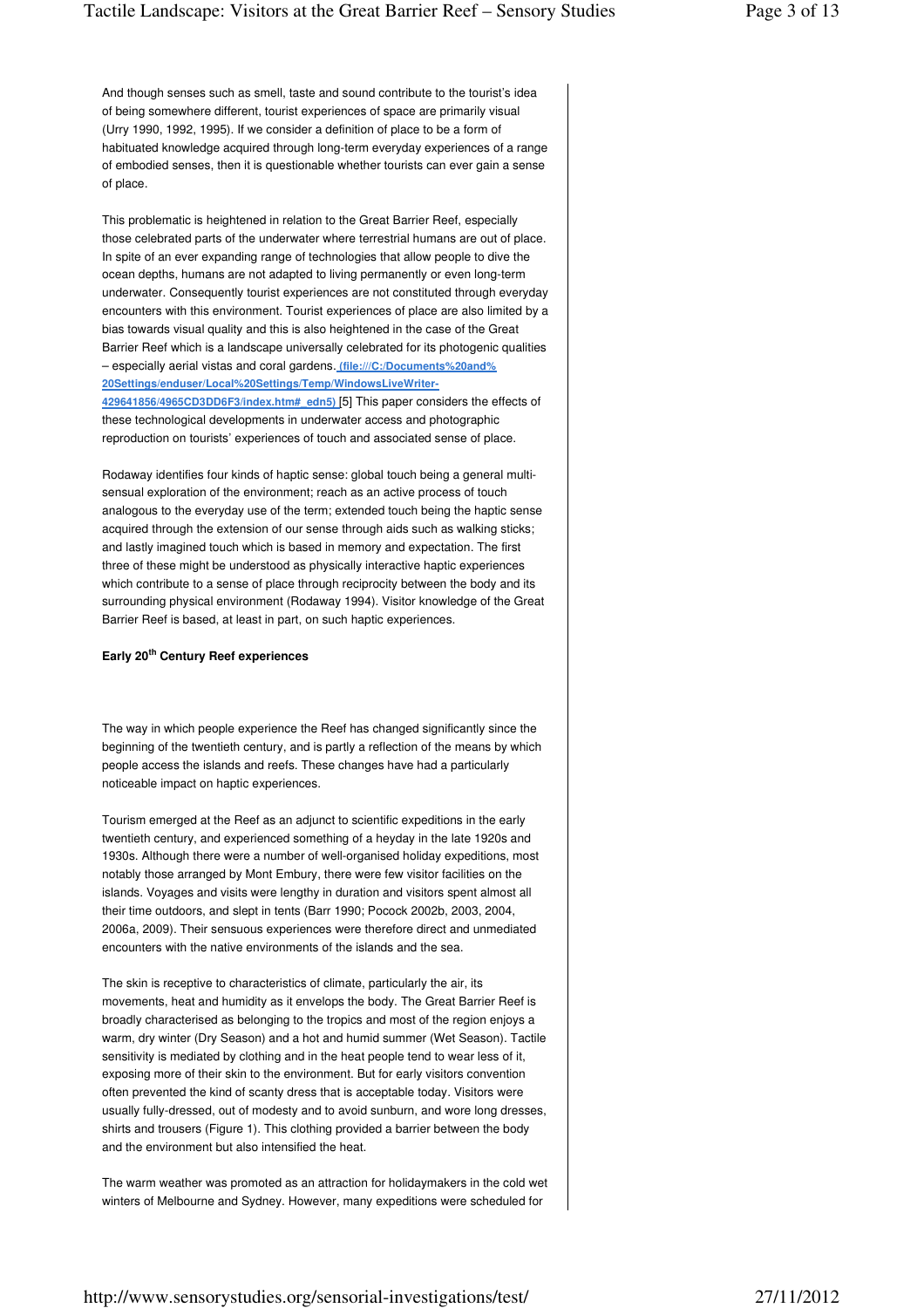the summer holidays. For physically active visitors with limited shelter from the environment, the heat and humidity could be stifling. In November 1928 The Sydney Morning Herald reported on the experiences of the British Expedition to Low Isles including a graphic description of the heat the party endured:

[A]s men of flesh and blood they sank slowly into a sort of melting decay under the savage heat of a humid summer.

About 9 o'clock in the morning one begins to feel on Low Island as though one's spine is being slowly boiled away. Sydney people would call it hot….

It continues to warm until, at 10 o'clock, the temperature stands between 90 and 95 degrees. The humidity varies from 78 to 80. The trade winds have passed months ago. Everything is still and quiet, unreal, with the quality of a mirage. Only the heat moves. It bursts up in tangible waves from the sand. If a man wants to walk twenty yards across the beach he has to run the last fifteen. … The air wraps him round in stifling veils of heat, till he feels as though he is tangled in curtains of heavy velvet.

#### warm in the water too

On shore a bathing costume makes him think he is wearing sealskin in a Turkish bath. He escapes into the water. The sea is like a neutral bath. Sometimes its temperature rises to 82 degrees Fah. Night is notable, because the temperature falls a few degrees. Still the lightest exertion melts the body into perspiration. .... Anyway, one escapes in the darkness the glare of the sun which cuts at the eyes with brazen blades of torturing light.

…. Of course, one does not find water on coral islands. A launch brings 800 to 1000 gallons from the mainland, and the whole party settles down to row it ashore, 200 yards across the lagoon and carry it in kerosene tins up a beach sloping 12 feet in 60. What that means in such a climate is easy to imagine.

#### (The Sydney Morning Herald 1928, 29 November)

As this description indicates, it was not simply the hot climate that made visitors uncomfortable, but the living and working conditions that exacerbated it. The lack of island infrastructure required visitors to manually cart scientific equipment, supplies and freshwater. There were few jetties, and the shallow tidal zone of the corals made it difficult to bring boats close to shore. It was therefore necessary to carry heavy loads through shallow water and across the sand; a particularly arduous task in the heat.

The heat produced further discomforts for the skin. Warm temperatures foster a proliferation of insects which are especially annoying to people living outdoors from the earliest encounters with the region. The nineteenth century naturalist and geologist Jukes (1847, p. 26) had to move camp to avoid mosquitoes and sandflies, and his complaints were echoed by British scientific expedition leader Yonge (1930, pp. 36-7) complained of the severe discomfort caused by these biting insects. Holidaymakers were just as vulnerable, and a report from the first Embury expedition to Hayman Island in 1933 told how:

A suddent [sic] descent during a breathless day by sandflies and mosquitoes left a trail of woe and drove many from shorts into long trousers.

(Wigmore 1933, 14 January)

While another visitor on the same excursion recounted that "a plague of March flies, which lasted about a week, worried us very much, as also did the sand flies, the worst pest of all" (Marks 1933, p. 6).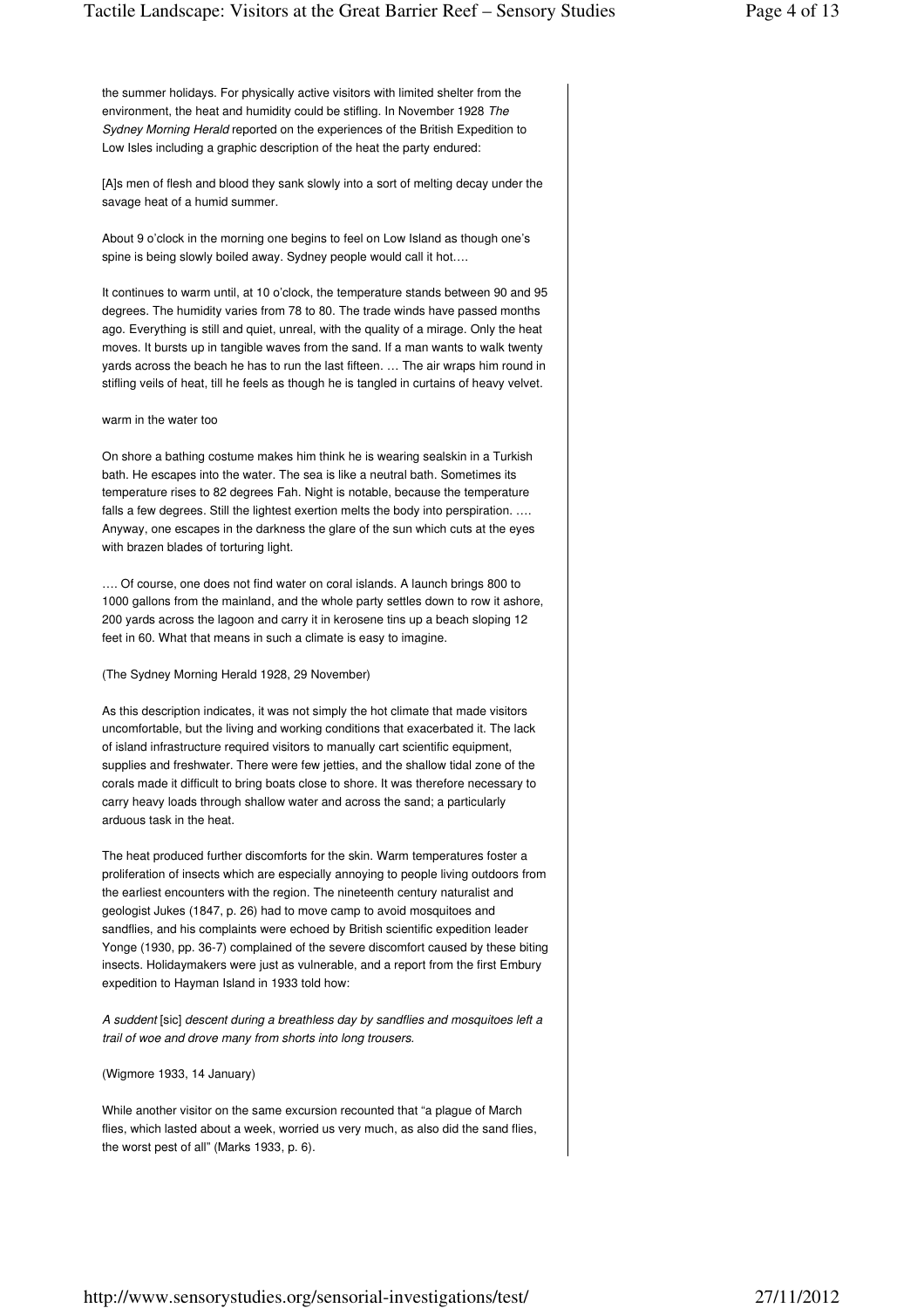In spite of the discomforts associated with the heat, the warmth of the tropics was still a novelty and an important part of a Reef experience. Warm sea water was enjoyed as especially unusual for those from southern regions. Bathing in the sea was a necessity because there were no bathrooms or freshwater for washing. But the related haptic senses gave considerable pleasure. During a visit to the Reef in 1925 naturalist Crosbie Morrison recorded in his diary that '[t]he sea was beautifully warm and [his] bathe very pleasant (Morrison 1925). Swimming in the warm ocean was a sought after activity. The possibility of attacks by sharks and other marine life saw netted swimming enclosures constructed on beaches near base camps, and a more permanent wooden enclosure was featured among the first tourist amenities constructed on Hayman Island in 1932. **(file:///C:/Documents%20and% 20Settings/enduser/Local%20Settings/Temp/WindowsLiveWriter-429641856/4965CD3DD6F3/index.htm#\_edn6)** [6]

The sea was a source of entertainment for visitors who swam, bathed and rode turtles in the shallows (Pocock 2004, 2006b). The coral pools were a particular focus of holiday activities and produced exhilarating encounters between Reef visitors and underwater life. However, experiences of being in the water and viewing the underwater were not synchronous activities. The usual way of viewing corals and fishes was to peer into pools left on the exposed reef at low tide (Figure 2). This depended on the right tides, still weather and a large amount of patience because any surface disturbance spoiled the view.

In spite of the visual limitations, this method exposed visitors to a range of sensuous encounters, most notably touch. Early groups of visitors comprised professional and amateur naturalists, and holidaymakers played an integral part in scientific collecting and recording. Recording and observing Reef animals involved walking on exposed corals at low tide and fossicking among the rocks. It was only by bringing creatures to the surface that they could be viewed in any detail or be photographed. Collecting and preserving corals, shells and fishes were central activities in Reef holidays for a large part of the twentieth century and exposed people to a variety of tactile sensations, notably as they reached out to touch and handle the textures, movements, weights, forms and densities of reef life. Visitors recounted the feather heads of sea worms that 'disappear as one touches them' (Council for Scientific and Industrial Research 1926), the bech-de-mer that lets out long strings of cotton 'when touched with a stick' (Daly 1933) and 'the queer thrill of holding a little cat shark up by his tail' (Stainton 1933). Still images and motion films show young women sitting on dead sharks and hauling up large fish, groups of fishers holding their catches, dissections in progress and displays of coral that have been collected and grouped.

The intimacy required by this kind of touch also brought danger. In 1935 a young visitor to Hayman Island died as a consequence of handling a cone shell (Conus geographus):

Eye-witnesses said that on picking up the shell, which was covered with a thin skin, the finder held it in his palm and started scraping it with a knife.

…

A barb-like spike, about half an inch long, was thrust out by the animal, and penetrated his palm.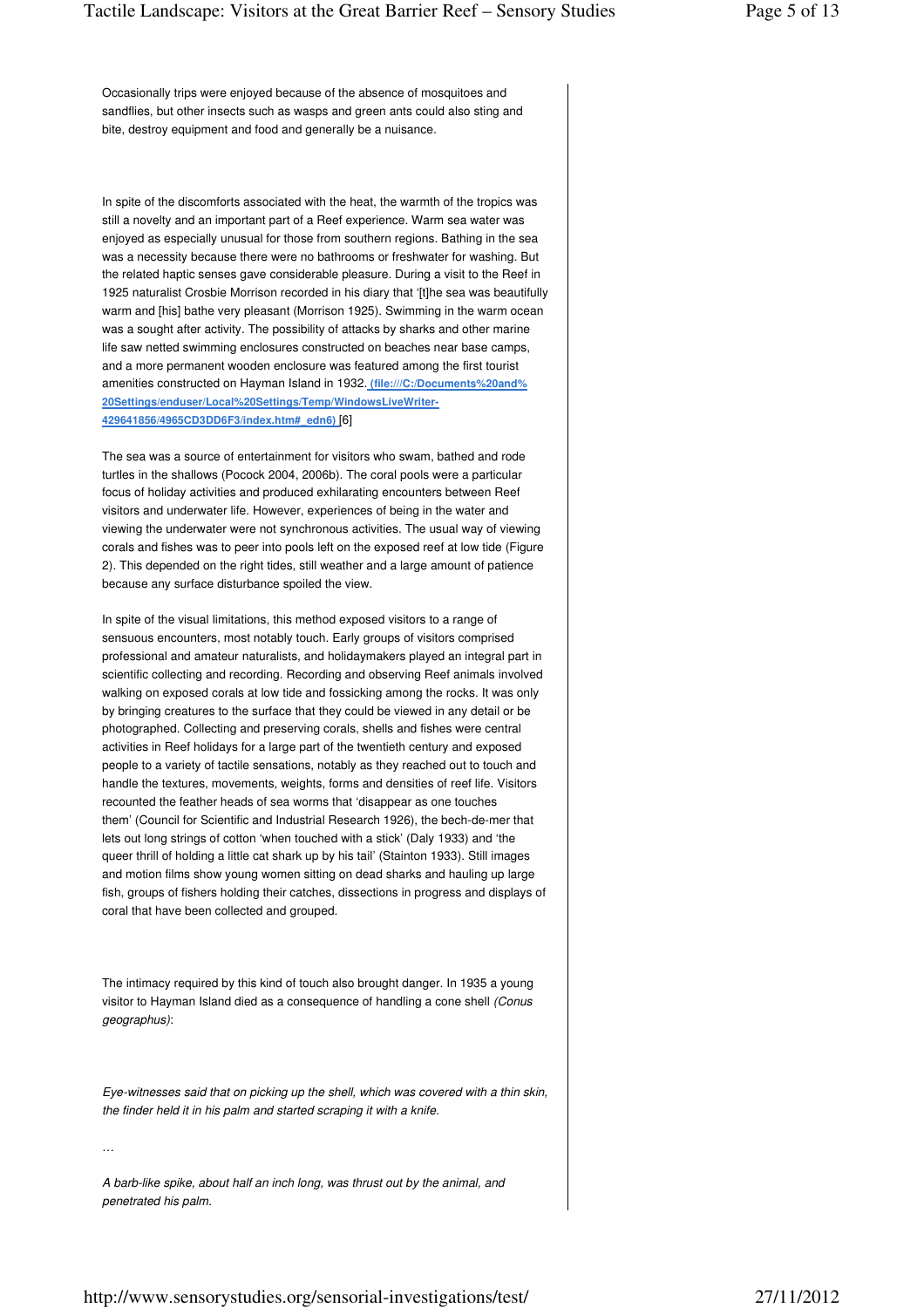He took no notice of it for some time, but then complained that his eyesight was

failing. He next lapsed into a coma, and exhibited all the symptoms of snake-bite. Rushed to the mainland, he died soon afterwards. (The Telegraph 1935, 9 August) In anticipation of their visit to the Reef in 1967 a Belgian scientific expedition sought "instructions for the treatment of such particular problems as snake bite, stings by venomous fish … and wounds or irritation caused by certain corals, sea wasps and so on" (Prime Minister's Department 1966-1969). In response, the Prime Minister's Department wrote that although there was no specific guide: Injuries that the expedition may possibly suffer would include sunburn, dehydration, cuts from coral, external otitis **(file:///C:/Documents%20and% 20Settings/enduser/Local%20Settings/Temp/WindowsLiveWriter-429641856/4965CD3DD6F3/index.htm#\_edn7) [7]**, stings from hydroids, coral and jellyfish, puncture wounds from fish in general and particularly from Stonefish, Butterfly Cod, Mai-Mai, Pearl Perch etc. There is also the possibility of injury from sea urchins, seastars, stingrays, cone shells, sea snakes as well as attacks from sharks. In addition, certain fish may be poisonous when eaten in certain seasons of the year. (Prime Minister's Department 1967, 25 May) These and other dangers comprise a significant part of the way the Reef was portrayed in the first part of the last century. Giant clams were regarded as dangerous and deadly and visitors wearily sidestepped them as they picked their way across the coral rocks. Some early visitors expressed the idea that the physical dangers and discomforts were the price of, and even heightened the pleasures of their Reef experiences. Nevertheless, many aspects of camping on islands especially for long periods, brought physical discomfort. Many haptic experiences recorded from these Reef excursions highlight negative or less pleasant sensations rather than everyday or positive ones. As the Reef was promoted as a tourist destination to overseas markets including the United States of America, it became an industry imperative to improve facilities. **Contemporary Reef experiences** Tourism infrastructure developed fairly rapidly in the 1960s and 1970s and continues to grow in the present. While warm weather is an attraction, its extremes and potential discomforts are ameliorated by modern infrastructure. Almost every resort and large tour today is fully air-conditioned. This makes it possible for people to enjoy the region at any time of year and for buildings to be closed and screened to keep out insects. While visitors are now protected from some of the discomforts, they are also cushioned from many senses that contribute to a sense of place. These include sounds and smells as well as the less extreme haptic experiences that might characterise the region. Today, the vast majority of people who visit the Reef stay in one of the international -style resorts on the islands or adjacent coast of the Whitsundays or Cairns regions. These resorts provide air-conditioned accommodation, manicured gardens and other amenities. Swimming in the ocean is merely an option as almost all

http://www.sensorystudies.org/sensorial-investigations/test/ 27/11/2012

resorts have swimming pools. While something of a necessity during the Wet Season when life-threatening Irukandji (Carukia barnesi) and deadly box-jellyfish (Chironex fleckeri) are in the ocean (CRC Reef 2002; Seymour 2002b, 2002a), many more guests use the pool facilities than the beach even during the winter Dry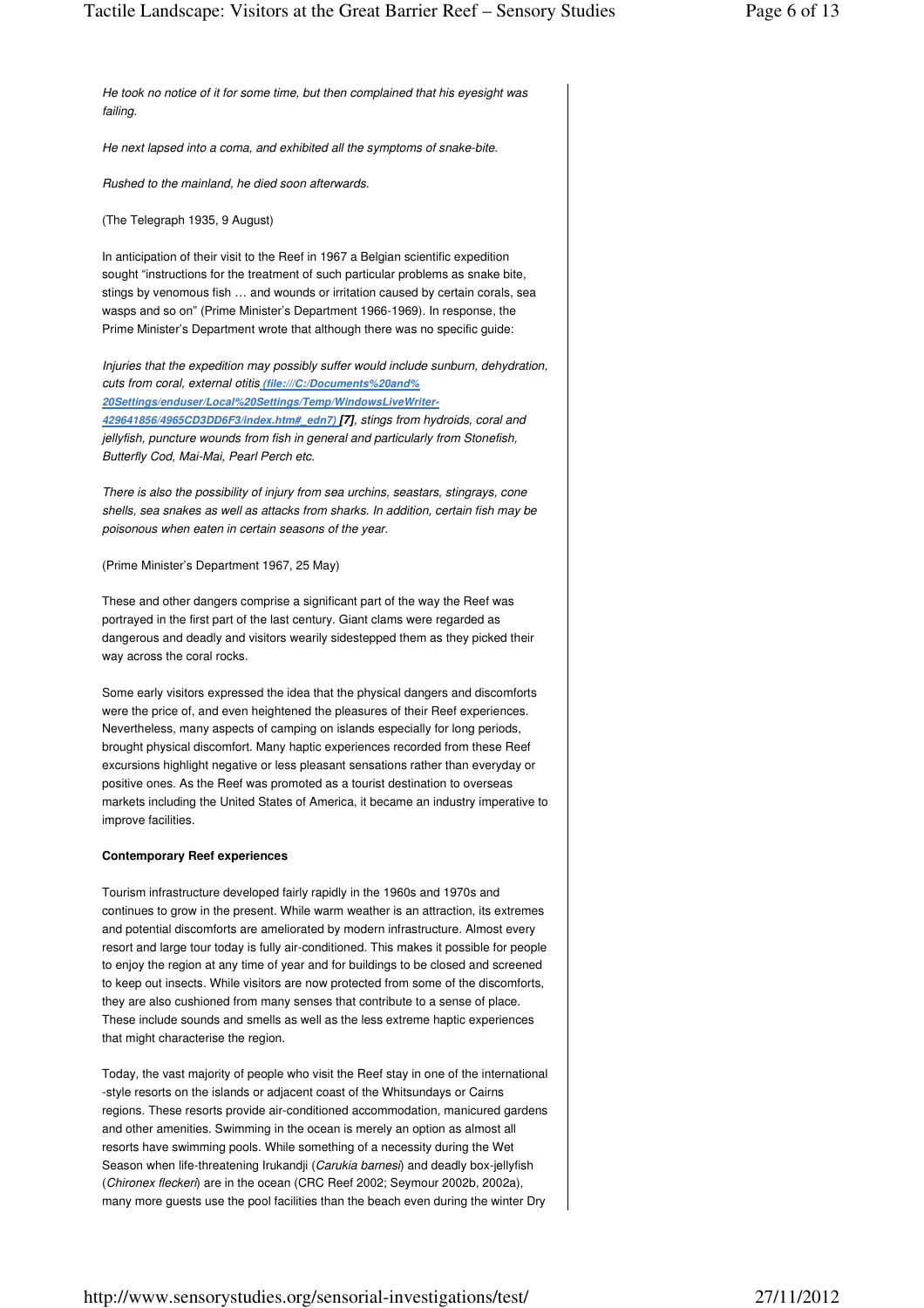Season. Saltwater and sand can be irritating to human skin, and freshwater bathing is highly desirable. The enormous expansion of resorts and international hotels has made it possible for contemporary visitors to avoid what might be assumed to be key elements of a tropical island holiday – sea and sand.

The underwater living reef, however, continues to be a significant tourist encounter. The development of resorts on the islands has been paralleled by developments in technology to improve visual access to the underwater reefs. Early inventions included the water telescope – a bucket or paraffin tin with the bottom replaced by glass – which eliminated surface disturbance and provide a clear view underwater. This principle was furthered in glass bottomed boats which provide a kind of porthole through which corals and fishes can be viewed in less calm conditions and in greater depth of water thus providing greater access at high tide. In the 1950s underwater viewing chambers were constructed on Green and Hook Islands. Unlike the earlier means of viewing the Reef, the portholes of these submerged chambers provided visitors a side-on view of the underwater, rather than a perpendicular one. This was essentially a static way of viewing the underwater and one that also physically isolated the visitor from the water. Although the earliest visitors remained fully clothed and on the surface while viewing coral gardens, the activities of fossicking and netting fishes nevertheless brought them into contact with the warm water, corals and fishes. The underwater viewing chamber eliminated these haptic encounters – the viewers remaining dry and terrestrial and separated from the underwater by the physical construction of the chamber. It was not until the adoption of easy to use snorkelling and diving equipment in the late 1960s and 1970s, that visitors immersed themselves to view the reef. However, this was paralleled by conservation concerns which contributed to new haptic dissociation.

In the early twentieth century, the Reef was characterised as dangerous – threatening ships and human lives. Sharks, stingrays, giant clams and venomous fish all posed a threat to the human body. Conservation concerns have transformed these relationships of danger considerably. A 1990 film documentary shows Valerie Taylor, one of Australia's foremost advocates of marine conservation, spinning, touching and playing with Reef creatures in a way that encouraged similar interaction by others (Film Australia 1990). The emphasis in these activities and the associated commentary is that these creatures are not dangerous. In other words touch is used to create a perception that Reef creatures – or nature more broadly – is benign and harmless. In recent times this idea has been further transformed and it is now perceived that the Reef is in danger from our tactile exchanges. The impacts of human touch on the Reef have been considerable. Vast amounts of coral and shell were removed by visitors as souvenirs and even more significant damage came through reef walking which was actively encouraged well into the 1980s. Consequently visitors are now indoctrinated into thinking that touch is something more dangerous to the Reef than to ourselves. This is reflected in filmic representations, which no longer show the kind of Valerie Taylor interactions but show a humanless underwater environment. Although scientists continue to touch, play, kill and otherwise physically interfere with Reef creatures, this has become a hidden activity for a privileged few.

Contemporary tourist experiences have become primarily visual experiences. Many, but not all, **(file:///C:/Documents%20and%20Settings/enduser/Local% 20Settings/Temp/WindowsLiveWriter-429641856/4965CD3DD6F3/index.htm#\_edn8)** [8] tourists will view some part of the Reef in person during a visit to the region. Of these some will snorkel or dive on one of the fringing reefs of the continental islands. But it is the Outer Reef which is promoted as the most authentic experience. There are numerous opportunities for tourists to snorkel and dive in one of the lagoons of the Outer Reef. The most common means of reaching these locations is by way of quick catamarans which anchor off semi-permanent pontoons. The amenities are similar to those of the island resorts and include restaurant, bar, sun lounges, souvenirs and some even offer showers. Snorkelling equipment is included in the cost and visitors of all ages and swimming abilities plunge into the ocean depths. In brightly coloured bathing costumes and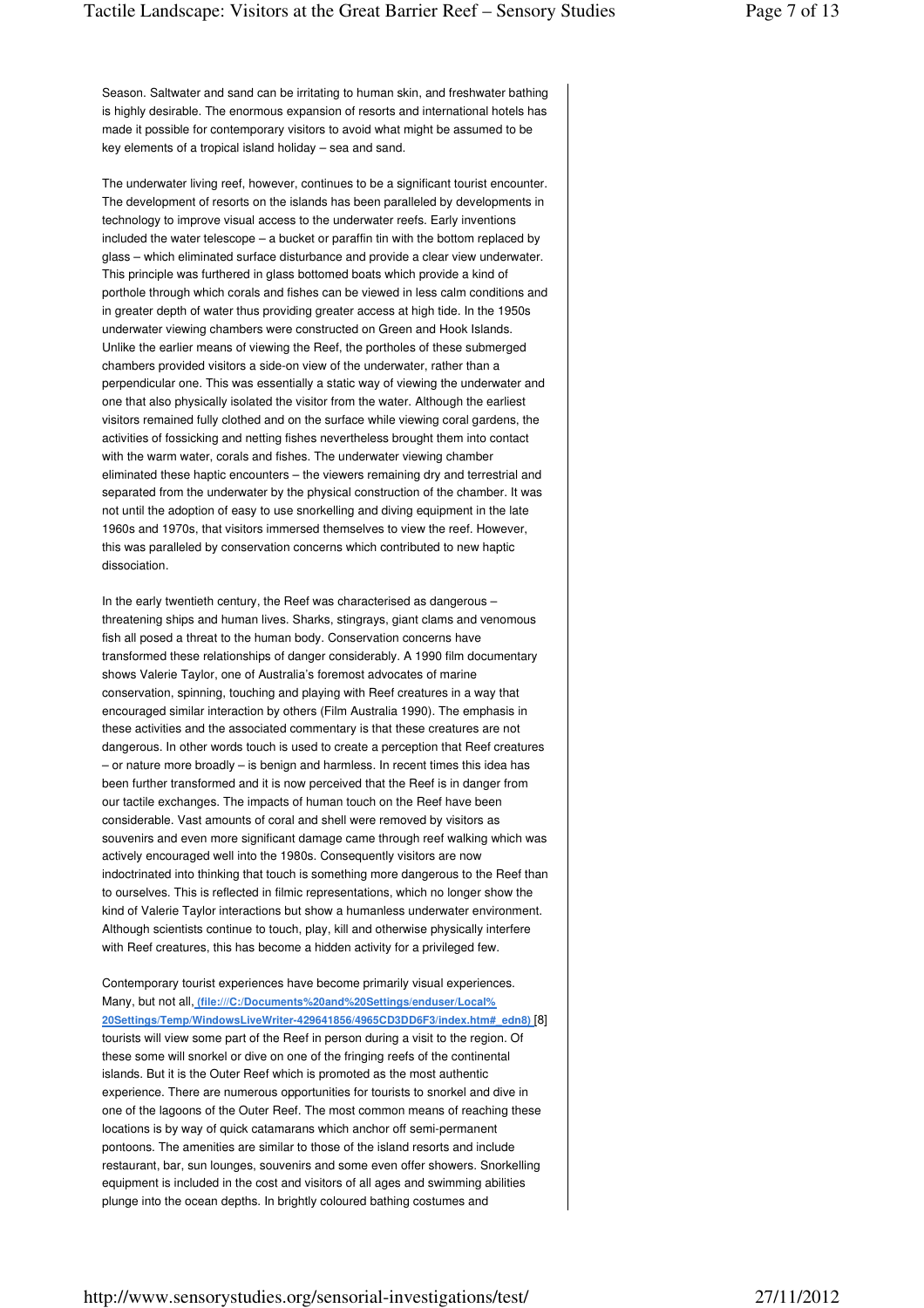fluorescent snorkels, masks and fins that mimic tropical corals and fishes, visitors find themselves fully submerged among the life of these reefs. Patrolled areas are marked by ropes and buoys and the inexperienced and curious are offered guidance from the company marine biologist. The rest of the group is left with some basic instructions about where to go, how to signal for help and, most importantly, directives not to touch or remove anything from the Reef.

Even though conservation discourages touch, the experience of being submerged is a new haptic encounter for many. Immersion in saltwater also transforms the body's sense of touch. Many everyday skin sensations are altered by the aqueous surrounding; the skin tingles and becomes swollen, its usual sensitivity dulled and sluggish. Even though the water is warm, it cools the human body and further diminishes the sense of touch. Immersion also creates new haptic senses, brought about by novel forms of movement. In water, unlike on land, our bodies are less weighted and this allows us to float: three dimensional movements become possible. This three-dimensional movement and the vision that accompanies it, is likened to flying. These are unusual, not everyday experiences.

Three-dimensional movement is also disorienting. When considered in the context of disorientatation associated with rapid transport, it can be seen to further diminish a sense of locality and place. The visits are relatively short, some allow for little more than an hour at the Reef location. On returning to the pontoon or catamaran, visitors swim onto a platform to remove their equipment before entering the comfort of the cabin. The arrival and departure from the Reef presents an abrupt change from underwater otherworldliness to the ordinariness of upholstered seating, airconditioning, drinks and media entertainment. **(file:///C:/Documents%20and% 20Settings/enduser/Local%20Settings/Temp/WindowsLiveWriter-429641856/4965CD3DD6F3/index.htm#\_edn9)** [9]

This is much more comfortable than visitor experiences of the Reef in the past. But to what extent does it contribute to a knowledge of place, and how does it impact on an understanding of landscape?

#### **DISCUSSION AND CONCLUSION**

The changing relationships of touch, or haptic encounters, evidenced at the Great Barrier Reef in the twentieth century present an interesting reversal in human knowledge of place. As the underwater has become more visually accessible and physical access to these watery environments has increased, haptic knowledge has been altered in a way that leads to a loss of sense of place.

People with limited or no sight depend on their sense of touch to establish relationships with space and place. Hull suggests that in blindness one loses a sense of anticipation, a forewarning of approach, and dissolution of space. For Hull, blindness limits his knowledge of space because it is an incomplete way of knowing (Hull 1990). For early visitors who tried to view the Reef through the water surface, their vision was impaired or imperfect. The distortion of the water surface limited their sight and they depended on haptic sensory knowledge to acquire a more fully informed knowledge of the underwater. In the quest to better view the living reef, other senses, especially our sense of touch, has been neglected and this too contributes to a diminished knowledge of place.

A consideration of the first three of Rodaway's types of haptic sense – global, reach and extended – leads to the conclusion that these have been diminished even as our bodies have gained greater access to the underwater. In spite of new ways of experiencing this environment, the body is suspended from its everyday sense of touch and of orientation. Even more dramatically our haptic senses of reach and extension have been curtailed. Thus vision is the primary sensual experience even for those who are fully immersed in diving.

Increasingly the Reef is experienced not through the embodied interactive forms of haptic sense, but through Rodaway's fourth category – that of imagined touch. We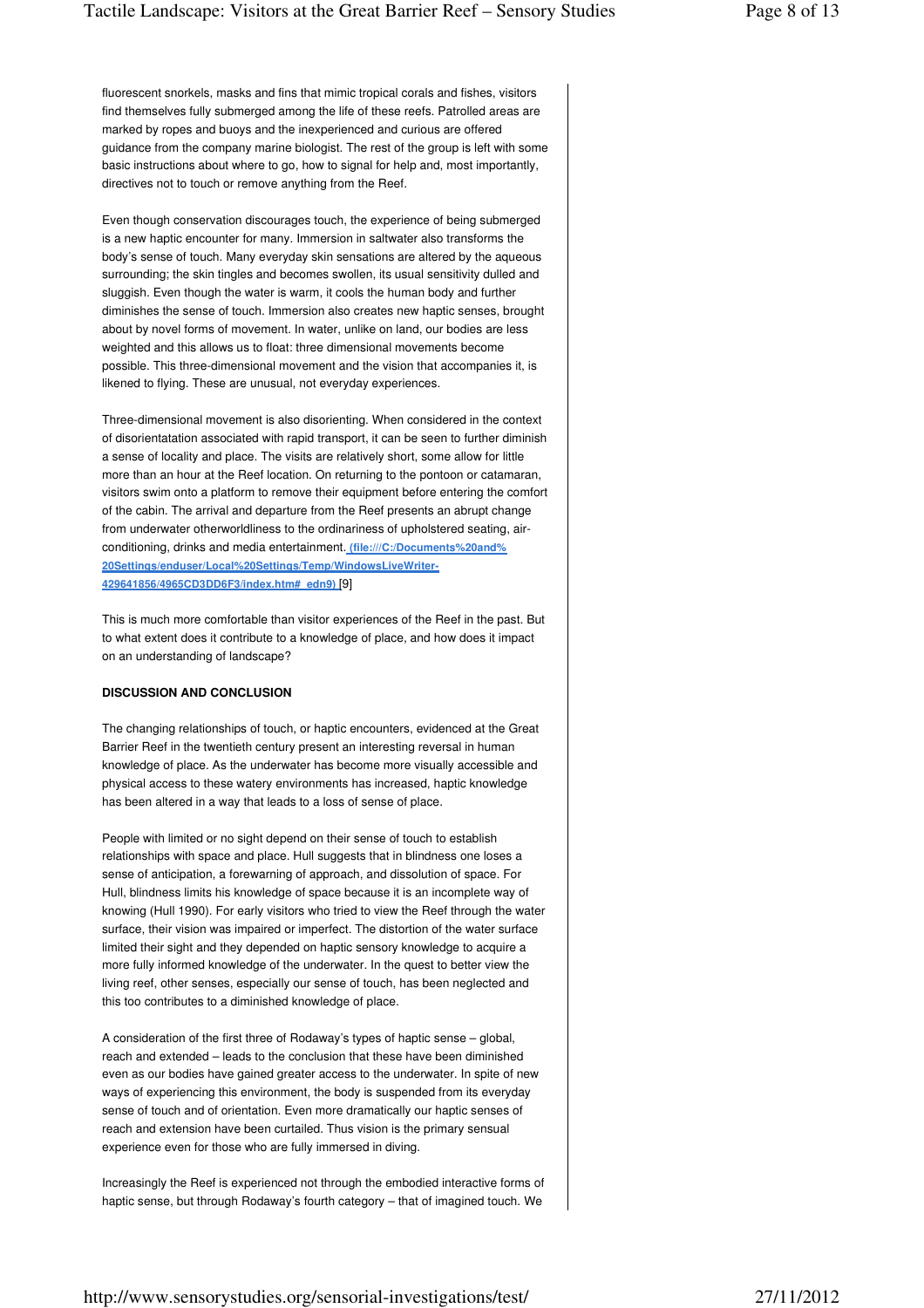now enjoy unprecedented visual access but it is dissociated from other senses. Diving is undoubtedly an embodied experience, but because the haptic sense is integral to body awareness and orientation the separation of vision from the sense of touch produces a disembodied form of sight. Consequently contemporary experiences of the Reef represent experiences of space rather than place. In moving underwater tourists are in a new medium of space, but with no knowledge of the particularities of place. The pontoons and catamarans visited by tourists are non-places (cf. Augé 1995) that further dissociate the relationship between different locations on the Reef. Consequently tourists fail to orient themselves or to create connections between the localities they travel to and from. This dislocation fragments the space of the Reef and leads to a dissolution of landscape.

Such disembodied vision is reinforced by photographic imagery which shapes visitors' anticipation and recollection of the Reef. The region is increasingly represented by films and photographs devoid of humans, and filmic representations in particular emulate the kind of disoriented movement characteristic of diving (Pocock 2004). Thus the imagination and anticipation of a Reef visit is foreshadowed by a disoriented vision that is realised in the three dimensional movement of a contemporary underwater experience. Photography also shapes the way in which the Reef is recollected. Conservation regimes have eliminated the interactivity of fossicking and collecting. Souvenirs of shell and coral once maintained a sense of contact with the Reef, but these enduring haptic reminders have been replaced by photographic recording (Pocock 2004, 2009). One of the most significant aspects of touch is it is an encounter of the moment. Even in considering forms of touch that do not involve interactions between bodies – the suggestion that the eyes can touch – these are encounters in time. **(file:///C:/Documents%20and%20Settings/enduser/Local%**

**20Settings/Temp/WindowsLiveWriter-429641856/4965CD3DD6F3/index.htm#\_edn10)**  [10] In contrast taking photographs anticipates memory. As with all tourists, Reef visitors spend a significant amount of time taking photographs. These are created for future enjoyment and are frequently at the cost of the emplaced experience. Thus the embodied experience of being at the Reef is often transformed into one of anticipating a future moment of recollection. This is not a direct encounter in space and time.

Without a strong haptic sense, tourist encounters with the landscapes of the Reef are encounters in space – dislocated, disoriented, visual and out of time. But perhaps the most dramatic effect is the loss of reciprocity between the environments of the Reef and the people who visit it. Through touch we understand the nature of other forms of life and understand them as living moving bodies like our own. Because in touching we are touched. It is this immediacy of reciprocal touch that has been lost, and which has diminished the connectivity between people, places and landscape.

## **ACKNOWLEDGEMENTS**

The original research for this paper was made possible through the support of the CRC Reef, James Cook University and the University of Tasmania. Special thanks to Dr Marion Stell and Dr David Collett.

#### **ENDNOTES**

#### **REFERENCES**

Augé, M 1995, Non-places: introduction to an anthropology of supermodernity, Verso, London; New York.

Barr, T 1990, No swank here? The development of the Whitsundays as a tourist destination to the early 1970s, Studies in North Queensland History, James Cook University, Townsville.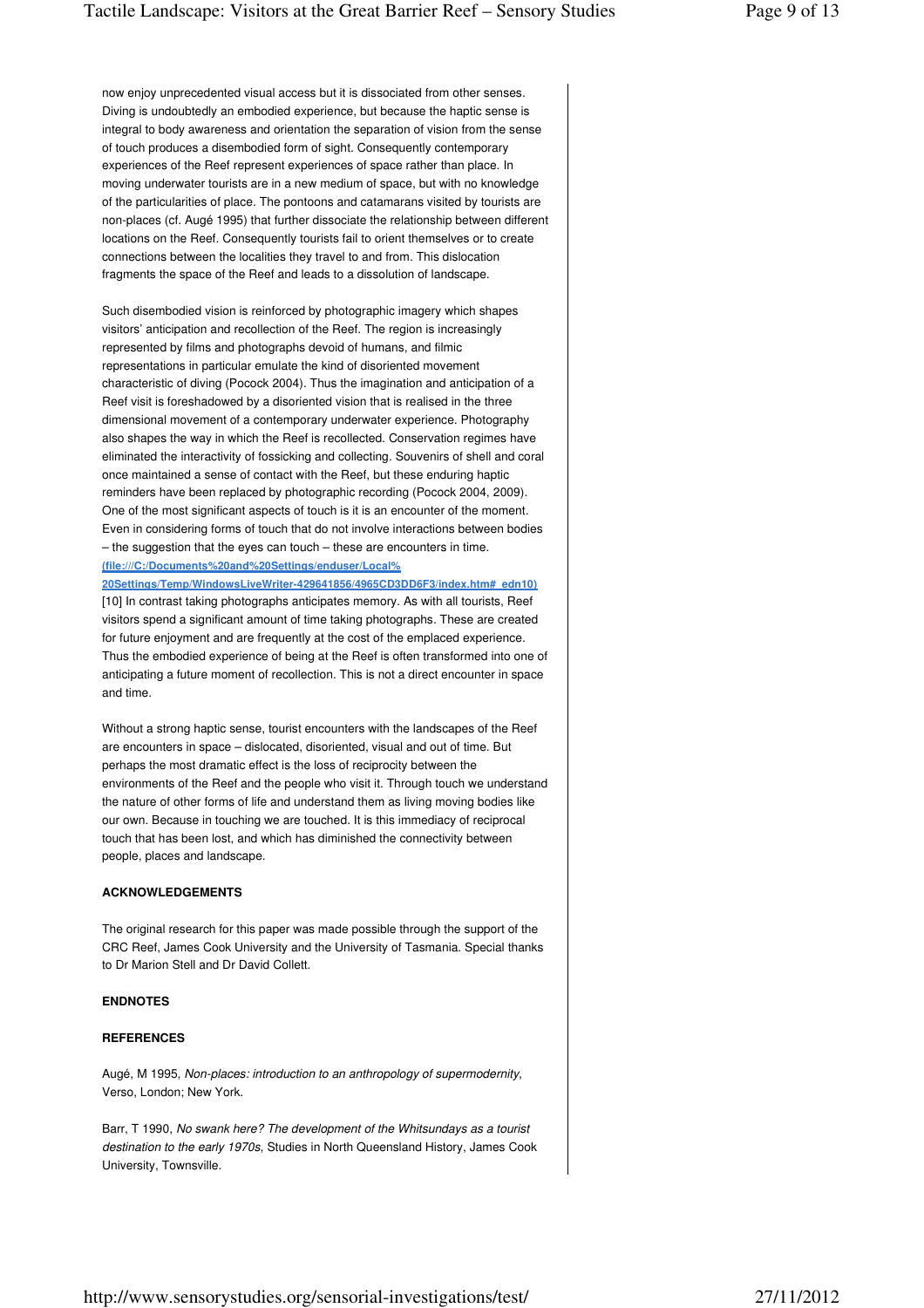| Bourdieu, P 1977, Outline of a theory of practice, Cambridge studies in social<br>anthropology; 16, Cambridge University Press, Cambridge; New York.                                                                                                                                                                            |
|---------------------------------------------------------------------------------------------------------------------------------------------------------------------------------------------------------------------------------------------------------------------------------------------------------------------------------|
| Casey, ES 1996, 'How to get from space to place in a fairly short stretch of time:<br>phenomenological prolegomena', in S Feld & KH Basso (eds), Senses of Place,<br>School of American Research Press, Santa Fe, pp. 13-52.                                                                                                    |
| Council for Scientific and Industrial Research 1926, Great Barrier Reef Committee.<br>Proposed expedition to Great Barrier Reef from London, A8510 (A8510/1), 201/8,<br>Canberra, 1926-1927.                                                                                                                                    |
| CRC Reef 2002, Irukandji Jellyfish, CRC Reef,, viewed 17 October 2002,<br><http: aboutreef="" coastal="" irukandji.html#2="" www.reef.crc.org.au="">.</http:>                                                                                                                                                                   |
| Daly, R 1933, Fun on the Barrier Reef.                                                                                                                                                                                                                                                                                          |
| Derrida, J 1993, 'Le toucher', Paragraph, vol. 16, no. 2, pp. 122-57.                                                                                                                                                                                                                                                           |
| Environment Australia 2002, Great Barrier Reef World Heritage Values,<br>Environment Australia, viewed 13 January 2003,<br><http: awh="" gbr="" gbr.html="" heritage="" sites="" worldheritage="" www.ea.gov.au="">.</http:>                                                                                                    |
| Great National Parks of Australia 1990, Television documentary, P Humfress,<br>Lindfield, N.S.W.                                                                                                                                                                                                                                |
| Hull, J 1990, Touching the Rock: An Experience of Blindness, David Lovell<br>Publishing, Melbourne.                                                                                                                                                                                                                             |
| Ingold, T 2000, The perception of the environment: essays on livelihood, dwelling<br>and skill, Routledge, London.                                                                                                                                                                                                              |
| Jukes, JB 1847, Narrative of the surveying voyage of the H.M.S. Fly, commanded<br>by Captain F.P. Blackwood, R.N., in Torres Strait, New Guinea, and other islands<br>of the eastern archipelago, during the years 1842-1846: together with an excursion<br>into the interior of the eastern part of Java, T & W Boone, London. |
| Marks, HV 1933, A Christmas Holiday on the Great Barrier Reef, 1932-1933, Harris<br>& Sons, Sydney.                                                                                                                                                                                                                             |
| Marks, LU 2000, The skin of the film: intercultural cinema, embodiment, and the<br>senses, Duke University Press, Durham.                                                                                                                                                                                                       |
| Marks, LU 2002, Touch: sensuous theory and multisensory media, University of<br>Minnesota Press, Minneapolis London.                                                                                                                                                                                                            |
| Montagu, A 1971, Touching: The Human Significance of the Skin, Columbia<br>University Press, New York and London.                                                                                                                                                                                                               |
| Morrison, PC 1925, Papers: Diary/Notebook, MS 13358, 10/2, Melbourne, 1925,<br>Diary/Notebook.                                                                                                                                                                                                                                  |
| Naas, M 2001, 'In and Out of Touch: Derrida's Le toucher', <i>Research in</i><br>Phenomenology, vol. 31, p. 258.                                                                                                                                                                                                                |
| O'Shaughnessy, B 1989, 'The Sense of Touch', Australasian Journal of<br>Philosophy, vol. 67, no. 1, pp. 37-58.                                                                                                                                                                                                                  |
| O'Shaughnessy, B 2003, '24. The Sense of Touch', Consciousness and the World,<br>vol. 1, pp. 656-81.                                                                                                                                                                                                                            |
| Pocock, C 2002a, 'Identifying Social Values in Archival Sources: Change,<br>Continuity and Invention in Tourist Experiences of the Great Barrier Reef', in V                                                                                                                                                                    |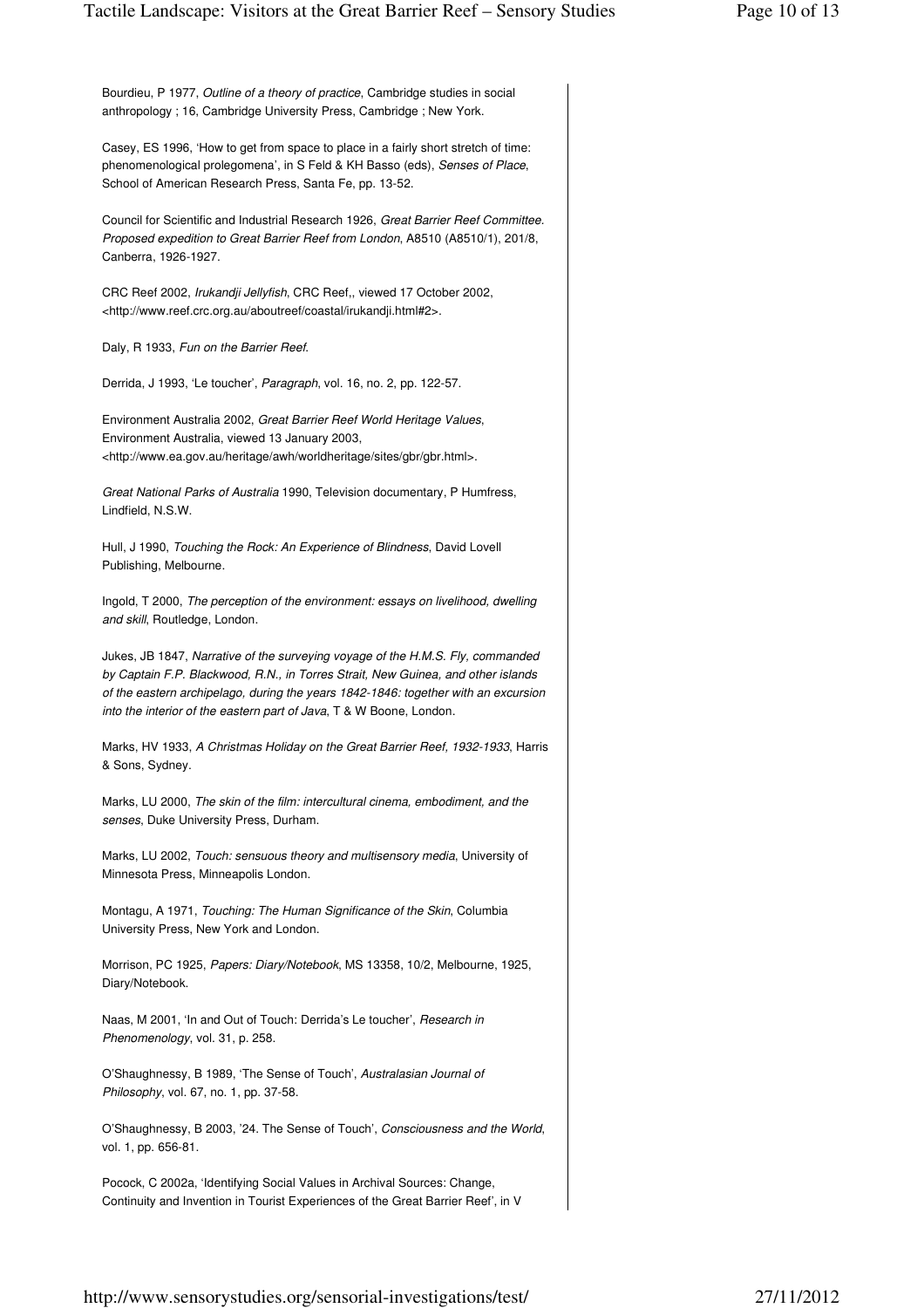| Gomes, T Pinto & L das Neves (eds), The Changing Coast, Eurocoast/EUCC,<br>Porto, pp. 281-90.                                                                                                                                                                                                      |
|----------------------------------------------------------------------------------------------------------------------------------------------------------------------------------------------------------------------------------------------------------------------------------------------------|
| Pocock, C 2002b, 'Sense matters: aesthetic values of the Great Barrier Reef',<br>International Journal of Heritage Studies, vol. 8, no. 4, pp. 365-81.                                                                                                                                             |
| Pocock, C 2003, 'Romancing the Reef: history, heritage and the hyper-real', PhD<br>Thesis thesis, James Cook University.                                                                                                                                                                           |
| Pocock, C 2004, 'Real to reel reef: space, place and film at the Great Barrier Reef',<br>in T Ferrero-Regis & A Moran (eds), Placing the Moving Image, No. 3 edn, Griffith<br>University, Brisbane, pp. 53-68.                                                                                     |
| Pocock, C 2006a, 'Sensing Place, Consuming Space: Changing visitor<br>experiences of the Great Barrier Reef', in K Meethan, A Anderson & S Miles (eds),<br>Tourism, Consumption and Representation: Narratives of Place and Self, CABI<br>Publishers, Oxfordshire, UK; Cambridge, USA, pp. 94-112. |
| Pocock, C 2006b, 'Turtle Riding on the Great Barrier Reef', Society and Animals,<br>vol. 14, no. 2, pp. 129-46.                                                                                                                                                                                    |
| Pocock, C 2009, 'Entwined Histories: Photography and Tourism on the Great<br>Barrier Reef', in D Picard & M Robinson (eds), Tourism and Photography:<br>Aesthetics, Performance, Memory, Cambridge Scholars Press.                                                                                 |
| Prime Minister's Department 1966-1969, University of Liege, Belgium Expedition to<br>the Great Barrier Reef. 1967, A463/32, 1966/4565, Canberra, 1966-1969,<br>Commonwealth Government records.                                                                                                    |
| Prime Minister's Department 1967, Letter from Queensland Premier to the<br>Australian Embassy, Brussels, A463/32, 1966/4565, Canberra, 25th May, Letter.                                                                                                                                           |
| Rodaway, P 1994, Sensuous geographies: body, sense, and place, Routledge,<br>London; New York.                                                                                                                                                                                                     |
| Seymour, J 2002a, Jellyfish responsible for causing irukandji syndrome, James<br>Cook University, viewed 17 October 2002,<br><http: cnsfse01.jcu.edu.au="" irukandji.pdf="" schools="" tropbio="">.</http:>                                                                                        |
| Seymour, J 2002b, Stingers in the north, James Cook University, viewed 17<br>October 2002, <http: cnsfse01.jcu.edu.au="" cubo.pdf="" schools="" tropbio="">.</http:>                                                                                                                               |
| Stainton, D 1933, 'Holiday impressions of a tropic isle', Bank Notes, no. June.                                                                                                                                                                                                                    |
| The N.S.W. Freemason 1932, 'Ninth Embury Scientific Expedition: to the Great<br>Barrier Reef, Whitsunday Passage and Cumberland Islands', The N.S.W.<br>Freemason, vol. xxvii, no. 11, 1 November, p. 369.                                                                                         |
| The Sydney Morning Herald 1928, 'On a coral isle. - not all romance - British<br>scientists' discomforts', Sydney Morning Herald, 29 November.                                                                                                                                                     |
| The Telegraph 1935, 'Death-sting of live sea-shell', The Telegraph, Friday, 9<br>August.                                                                                                                                                                                                           |
| Tuan, Y-f 1977, Space and place: the perspective of experience, Edward Arnold,<br>London.                                                                                                                                                                                                          |
| Urry, J 1990, The tourist gaze: leisure and travel in contemporary societies, Sage<br>Publications Ltd., London.                                                                                                                                                                                   |
| Urry, J 1992, 'The tourist gaze "revisited"", American Behavioral Scientist, vol. 36,<br>pp. 172-86.                                                                                                                                                                                               |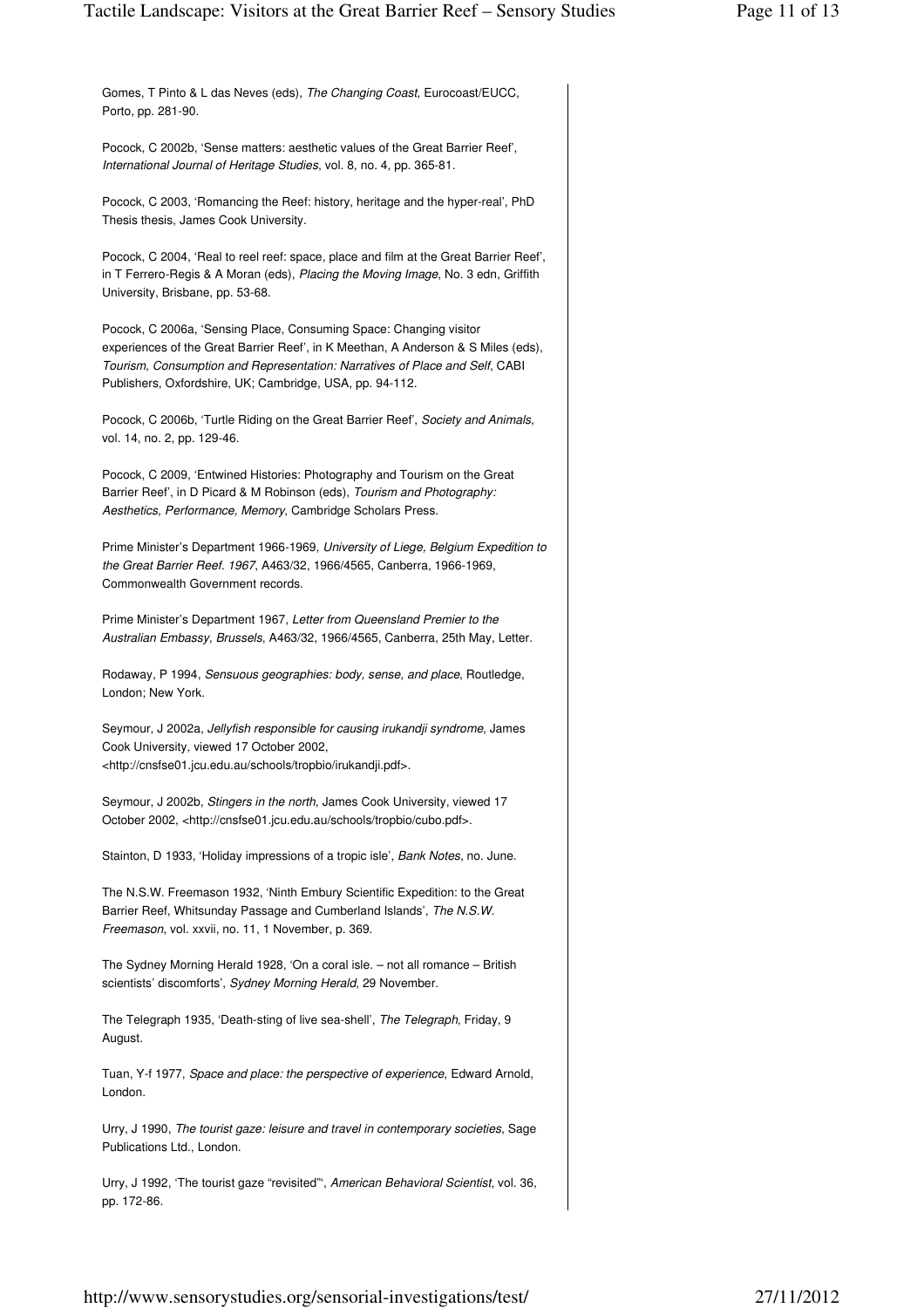Urry, J 1995, Consuming places, Routledge, London.

Wigmore, LG 1932, 'Blazing beauty – new world of coral reef – man Friday – will be world's playground (No. 1)', Sun, 9 January.

Wigmore, LG 1933, 'Call of the coral', *Daily Mail*, Jan 14, 1933.

Yonge, M 1930, A year on the Great Barrier Reef: The story of corals and of the greatest of their creations, Putnam, London.



**(/wordpress/wpcontent/uploads/2011/05/image1.jpg)** 

Figure 1: Fully Dressed Visitors arrive at Hayman Island circa 1932. © Mitchell Library, State Library of New South Wales



**(/wordpress/wpcontent/uploads/2011/05/image2.jpg)** 

Figure 2: Postcard of Holidaymakers collecting shells and corals at Lodestone Reef, Great Barrier Reef circa 1920. © National Museum of Australia

#### **(file:///C:/Documents%20and%20Settings/enduser/Local%**

**20Settings/Temp/WindowsLiveWriter-429641856/4965CD3DD6F3/index.htm#\_ednref1)**  [1] This follows Casey (1996), but see also Tuan (1977), Augé (1995) and Ingold (2000).

#### **(file:///C:/Documents%20and%20Settings/enduser/Local%**

**20Settings/Temp/WindowsLiveWriter-429641856/4965CD3DD6F3/index.htm#\_ednref2)**  [2] This is illustrated by John Hull in his account of blindness and the pleasures of knowledge brought by touch when oriented to a daily routine and sense of space.

## **(file:///C:/Documents%20and%20Settings/enduser/Local%**

**20Settings/Temp/WindowsLiveWriter-429641856/4965CD3DD6F3/index.htm#\_ednref3)**  [3] Humans are highly sentient. We rely on our senses for many aspects of our survival and our sensuous engagements enrich our daily encounters with our surroundings and others. Among the most noticeable or conscious of our senses are sight and sound. We give cultural expression to these through art, design and fashion; language and music. To a lesser extent our cultural awareness of smell and taste are marked by particular culinary and wine tasting practices. These are conscious performances and celebrations of particular senses. Our sense of touch is less frequently celebrated in isolation from other senses, though it might be argued that sports celebrate our sense of balance and orientation as much as they do sight and strength.

## **(file:///C:/Documents%20and%20Settings/enduser/Local%**

**20Settings/Temp/WindowsLiveWriter-429641856/4965CD3DD6F3/index.htm#\_ednref4)**  [4] For a description of the methods used to identify these experiences see Pocock (2002a).